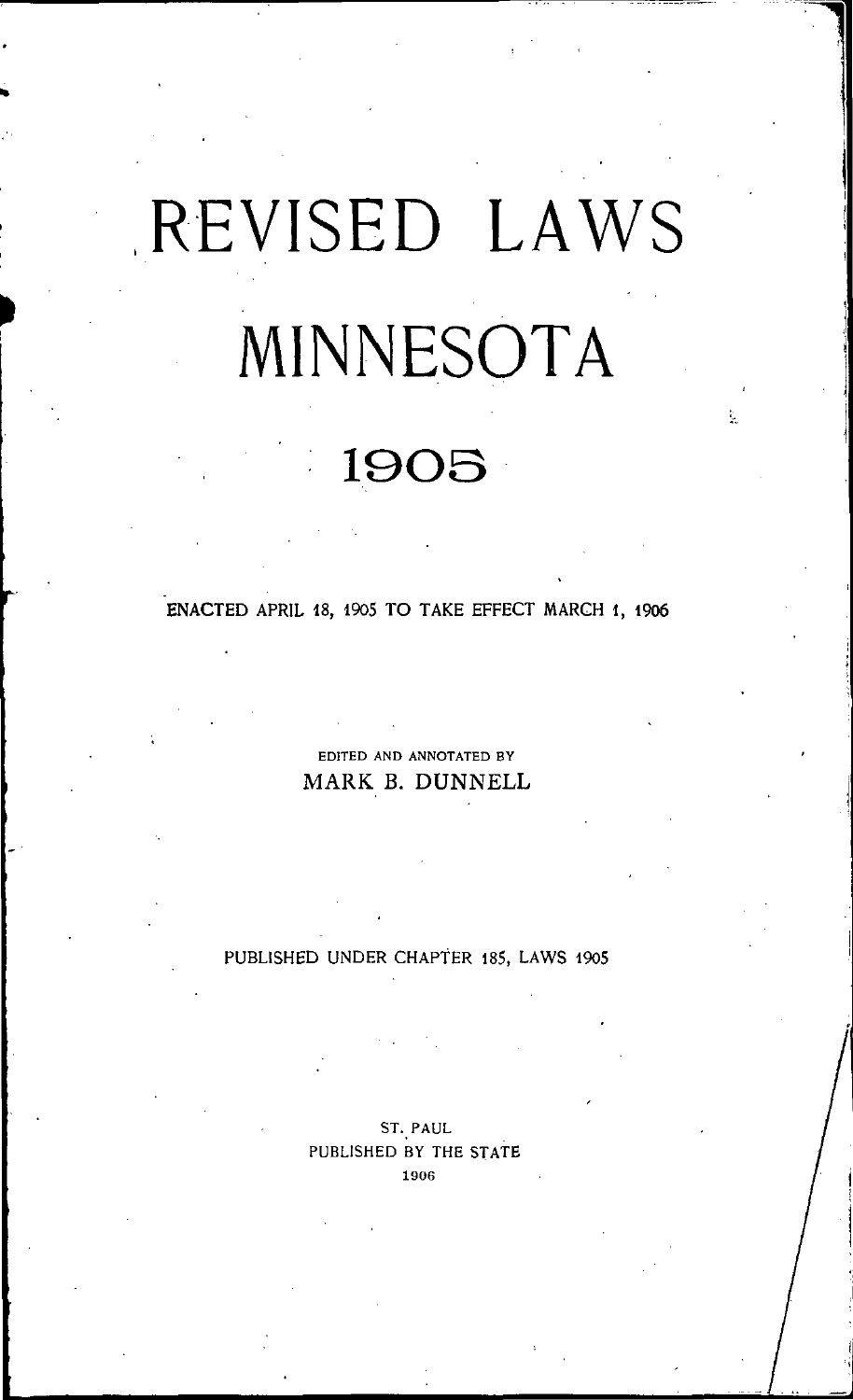### CHAPTER 96

#### CRIMES AGAINST PUBLIC JUSTICE

#### BRIBERY AND CORRUPTION

4798. Definitions—The following words and terms, as used in this chapter, shall be construed as follows: The word "juror" shall include a talesman, and extend to jurors in all courts, whether of record or not, in special proceedings, and before any officer authorized to impanel a jury in any case or proceeding; the word "prison" shall mean any place designated by law for the keeping of persons held in custody under process of law or under lawful arrest; the word "prisoner," any person held in custody under process of law or under lawful arrest; the term "subornation of perjury" shall mean the wilful procuring or inducing another to commit perjury; the term "common barratry" shall mean the practice of exciting groundless judicial proceedings. (6357, 6367, 6368, (=379, 6401)

Subornation of perjury defined (85-19, 88+22).

4799. Bribery of public officer or legislator—Every person who gives or offers a bribe to any executive or administrative officer of the state, with <sup>4799</sup> 325 intent to influence him in respect to any act, decision, vote, opinion, or other proceeding as such officer; or who gives, offers, or causes to be given or offered, a bribe, or any money, property, or value of any kind, or any promise or agreement therefor, to a member of the legislature, or attempts, directly or indirectly, by menace, deceit, suppression of truth, or other corrupt means, to influence such member to give or withhold his vote, or to absent himself from the house of which he is a member, or from any committee thereof; or who gives, offers, or causes to be given or offered, a bribe, or any money, property, or value of any kind, or any promise or agreement therefor, to a judicial officer, juror, referee, arbitrator, appraiser, or assessor, or other person authorized by law to hear or determine any question, matter, cause, proceeding, or controversy, with intent to influence his action, vote, opinion, or decision thereupon; or who gives, offers, or causes to be given or offered, a bribe, or any money, property, or value of any kind, or any promise or agreement therefor, to a person executing any of the functions of a public office, other than those hereinbefore specified, with intent to influence him in respect to any act, decision, vote, or other proceeding in the exercise of his powers or functions—shall be punished by imprisonment in the state prison not exceeding ten years, or by fine not exceeding five thousand dollars, or by both.  $(6326, 6343, 6348, 6355)$  See 1905 c. 31 6343, 6348, G355) See 1905 c.31

1. What constitutes—The essential elements of the crime of offering a bribe to a juror or judicial officer include knowledge on the part of the accused of the official character or capacity of the person to whom the bribe is offered, the fact that the thing offered is something of value, and that it is offered with the intent to influence<br>the officer's official action (66–309, 68+1096).<br>2. Indictment—An indictment for offering a bribe to a juror must allege that the

person to whom the bribe was offered was a juror; that the accused knew it; what was offered; that it was of value, and was offered with intent to influence the action of the juror as such (66-300, 68+1096).

4800. Asking or receiving bribes—Every executive or administrative officer, or person elected or appointed to an executive or administrative office, who asks, receives, or agrees to receive any bribe upon an agreement or understanding that his vote, opinion, or action upon any matter then pending or which may by law be brought before him in his official capacity shall be influenced thereby; every member of either house of the legislature of the state who asks, receives, or agrees to receive any bribe upon any understanding that his official vote, opinion, judgment, or action shall be influenced thereby, or shall be given in any particular manner or upon any particular side of any question or matter upon which he may be required to act in his official

 $\frac{325}{353}$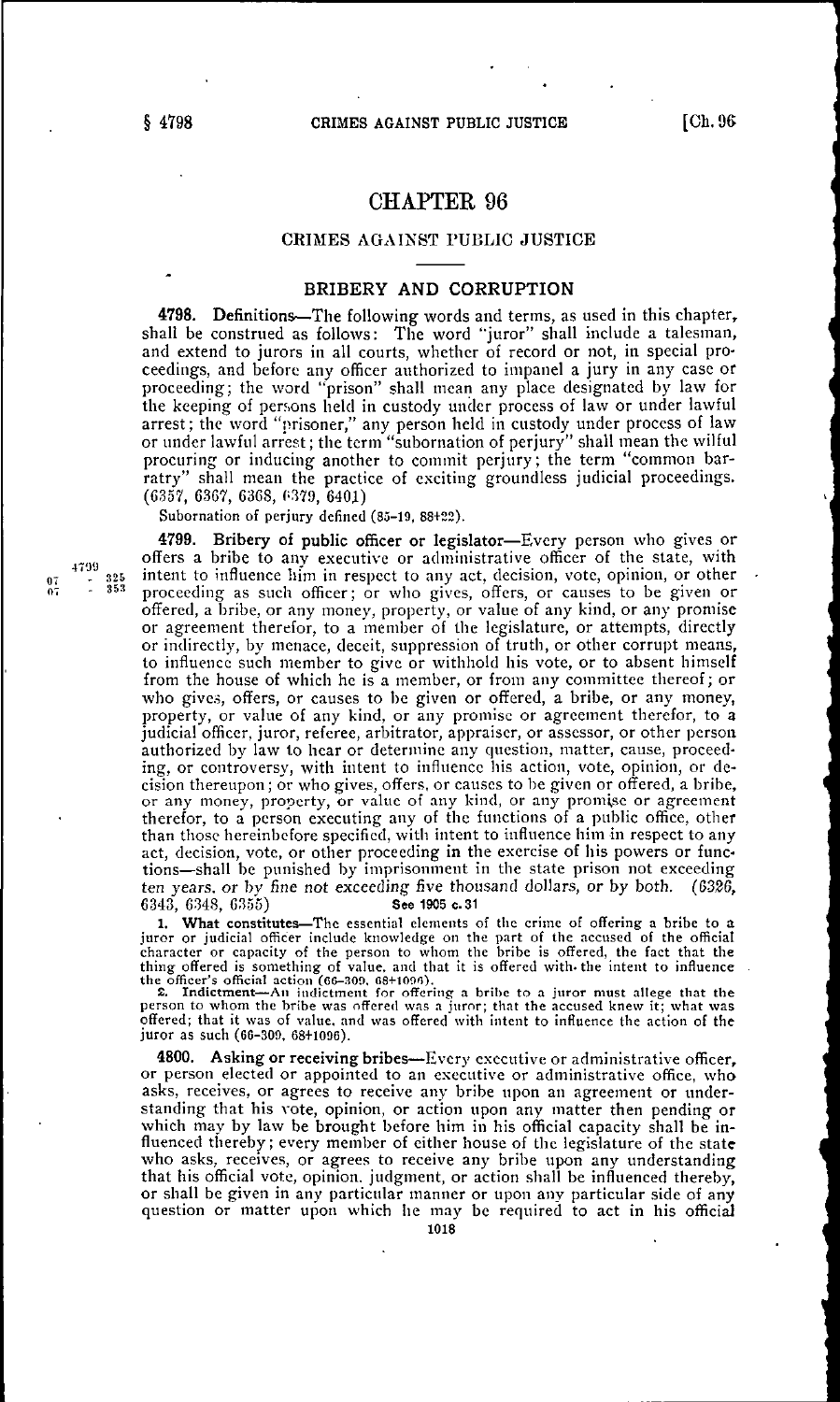capacity, or who gives, offers, or promises to give any official vote in consideration that another member of the legislature shall give any such vote, either upon the same or another question; every judicial officer, every person who executes any of the functions of a public office, not hereinbefore specified,' and every person employed by or acting for the state, or for any public officer in the business of the state, who asks, receives, or agrees to receive a bribe, or any money, property, or value of any kind, or any promise or agreement therefor, upon any agreement or understanding that his vote, opinion, judgment, action, decision, or other official proceeding shall be influenced thereby, or that he will do or omit any act or proceeding, or in any way neglect or violate any official duty—shall be punished by imprisonment in the state prison not exceeding ten years, or by fine not exceeding five thousand dollars, or by both; and, in addition thereto, he shall forfeit his office, and be forever disqualified from holding any public office under the state. (6327, 6344, 6347, 6349)  $6347,6349$  See 1905 c.32

1. What constitutes—A police officer of a municipality is an executive officer within this section (88-130, 92+529). To constitute the crime of asking for a bribe by a public officer "with the understanding or agreement that his vote," etc., "shall be influenced thereby" it is not necessary that the party solicited for the bribe shall consent to give it, or that there shall be any meeting of minds or mutual understanding or agreement between him and the party asking for a bribe. It is sufficient if the latter is ready and willing to enter into a corrupt agreement or understanding that his vote, etc., shall be ' influenced by the bribe (73-150, 75+1127). Two persons must necessarily co-operate in bribery—the bribe-giver and the bribe-taker. Asking for a bribe and offering or giving a bribe are distinct offences. The asking for a bribe by a member of a city council, with the understanding that he will corruptly use it to bribe or influence the votes or official action of his colleagues is a bribe under this section (73-150, 75+1127).

2. Indictment—An indictment charging a police officer with accepting a bribe from swindlers held sufficient (88-130, 92+529). An indictment charging a mayor with accepting bribes from prostitutes held not double (91-365, 98+190). 3. Cited—88-130, 93+529; 90-183, 96+330.

4801. Jurors, etc., accepting bribes—Every juror, referee, arbitrator, ap- ' praiser, assessor, or other person authorized by law to hear or determine any question, matter, cause, controversy, or proceeding, who asks, receives, or agrees to receive any money, property, or value of any kind, or any promise or agreement therefor, upon any agreement or understanding that his vote, opinion, action, judgment, or decision shall be influenced thereby, shall be punished by imprisonment in the state prison for not more than ten years, or by fine of not more than five thousand dollars, or by both. (6351)

81-472, 84+332.

4802. Bribing witness—Every person who shall give, or offer, or promise to give, to any witness, or person about to be called as a witness, any bribe, upon any understanding or agreement that the testimony of such witness shall be thereby influenced, or who shall attempt by any other means fraudulently to induce any witness to give false testimony or to withhold true testimony, shall be guilty of a felony. (6385)

71-28, 73+626.

4803. Accepting bribe by witness—Every person who is or is about to be a witness upon a trial, hearing, or other proceeding before any court, or any officer authorized to hear evidence or take testimony, who receives, or agrees Dr offers to receive, a bribe, upon any agreement or understanding that his testimony shall be influenced thereby, or that he will absent himself from the trial, hearing, or other proceeding, shall be guilty of a felony. (6386) 71-28, 73+626.

4804- Influencing juror, etc.—Every person who shall influence or attempt  $4804$ to influence improperly a juror in a civil or criminal action or proceeding, 07 or one drawn or summoned to attend as such juror, or one chosen an arbitrator or appointed a referee, in respect to his verdict, judgment, report, award, or decision in any cause or matter pending or about to be brought before him, in any case or in any manner not hereinbefore provided for, shall be guilty of a misdemeanor. (6353)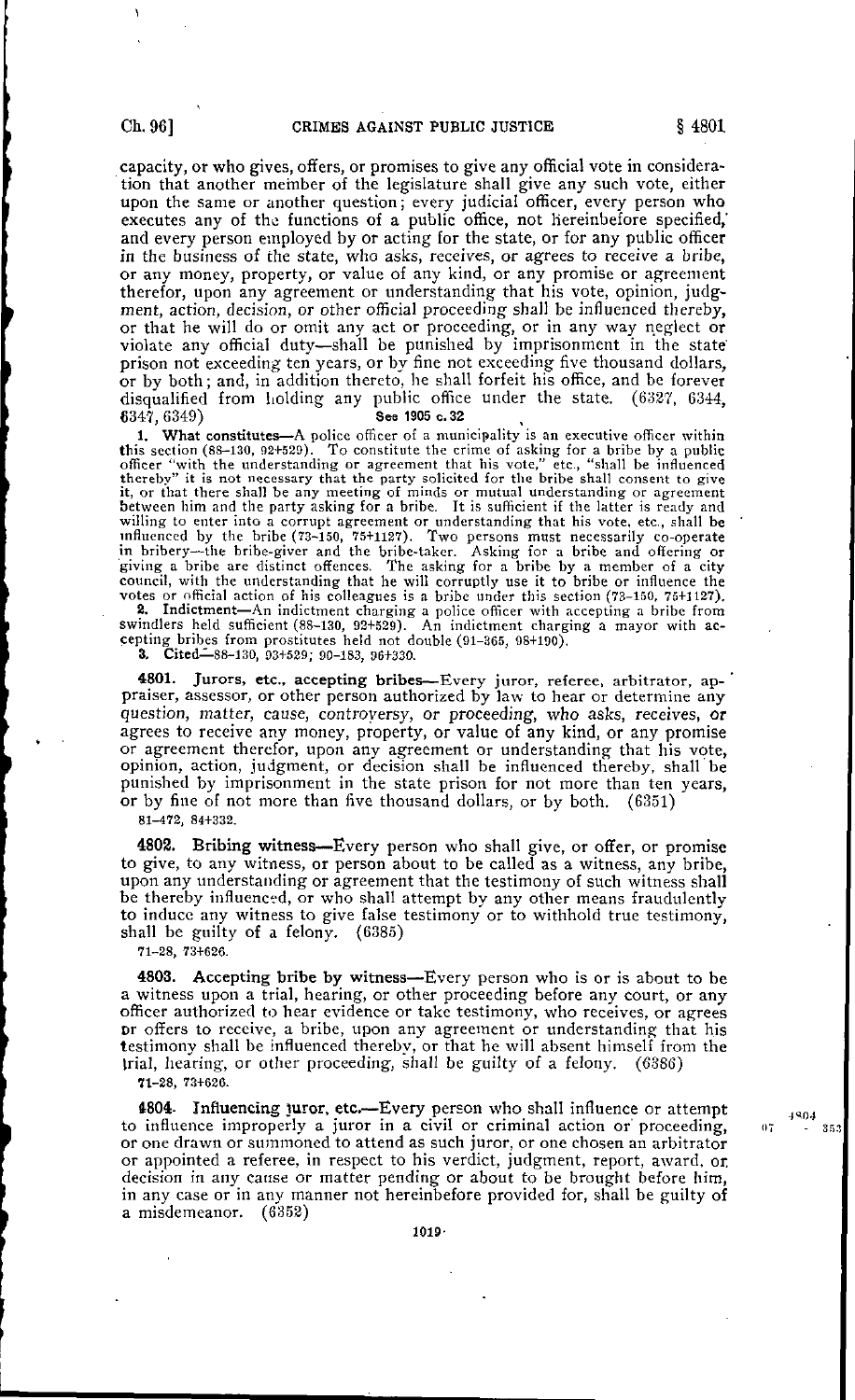4805. Juror, etc., promising verdict, etc.—Every juror, or person drawn or summoned to attend as a juror, every person chosen arbitrator, and every .person appointed referee, who shall make any promise or agreement to give a verdict, judgment, report, award, or decision for or against any party, or who shall wilfully receive any communication, book, paper, instrument, or information relating to a cause or matter pending before him, except according to the regular course of proceeding upon the trial or hearing of that cause or matter, shall be guilty of a misdemeanor. (6350)

81-472, 84+332.

4806. Misconduct of officer drawing jury—Every officer or other person charged by law with the preparation of any jury list, or list of names from which any jury is to be drawn, and every person authorized by law to assist at the drawing or impaneling of a grand or petit jury to attend a court or term of court, or to try any cause or issue, who shall—

1. Place on any such list any name at the request or solicitation, direct or indirect, of any person;

3. Designedly put upon a list of jurors, as having been drawn, any name which was not lawfully drawn for that purpose;

3. Designedly omit to place on such list any name which was lawfully drawn;

4. Designedly sign or certify a list of such jurors as having been drawn, which was not lawfully drawn;

5. Designedly withdraw from the box or other receptacle for the ballots containing the names of such jurors any paper or ballot lawfully placed or belonging there, and containing the name of a juror, or omit to place therein any name lawfully drawn or designated, or place therein a paper or ballot containing the name of a person not lawfully drawn and designated as a juror; or

6. Who, in drawing or impaneling such jury, shall do any act which is unfair, partial, or improper in any other respect-

. Shall be guilty of a misdemeanor. (6353; '9? c. 352 s. 3)

4807. Juror placed on list by solicitation—Every person who shall directly or indirectly solicit or request any officer charged with the duty of preparing any jury list to put his name, or the name of any other person, on any such list, shall be guilty of a misdemeanor. ('97 c. 352 ss. 1, 4)

4808. Misconduct of officer in charge of jury—Every officer to whose charge a jury shall be committed by a court or magistrate, who negligently or wilfully, and without leave of such court or magistrate, permits them, or any one of them, to receive any communication from any person, to make any communication to any person, to obtain or receive any book, paper, or refreshment, or to leave the jury room, shall be guilty of a misdemeanor. (6354)

4809. Offender a competent witness—Every person offending against any  $s_{53}$  provision of law relating to bribery shall be a competent witness against another so offending, and may be compelled to attend and testify upon any trial, hearing, proceeding, or investigation, in the same manner as any other person; but, if prosecuted or indicted for such bribery, he may plead or prove the giving of such testimony in bar thereto. (6356)

 $_{4810}$  . **4810.** Interfering with public officers—Every person who, by means of any IK ' - ::n3 threat or violence, shall attempt to deter or prevent any executive or administrative officer from performing any duty imposed upon him by-law, or who shall knowingly resist, by use of force or violence, any executive or administrative officer in the performance of his duty, shall be guilty of a grose misdemeanor. (6328, 6329)

> 4811. Offering reward for appointments, etc.—Every person who shall give or offer to give any gratuity or reward in consideration that he or any other person shall be appointed to a public office, or to a clerkship, deputation. or other subordinate position in such an office, or that he or such other person shall be permitted to exercise, perform, or discharge any prerogative or duty

1020

4809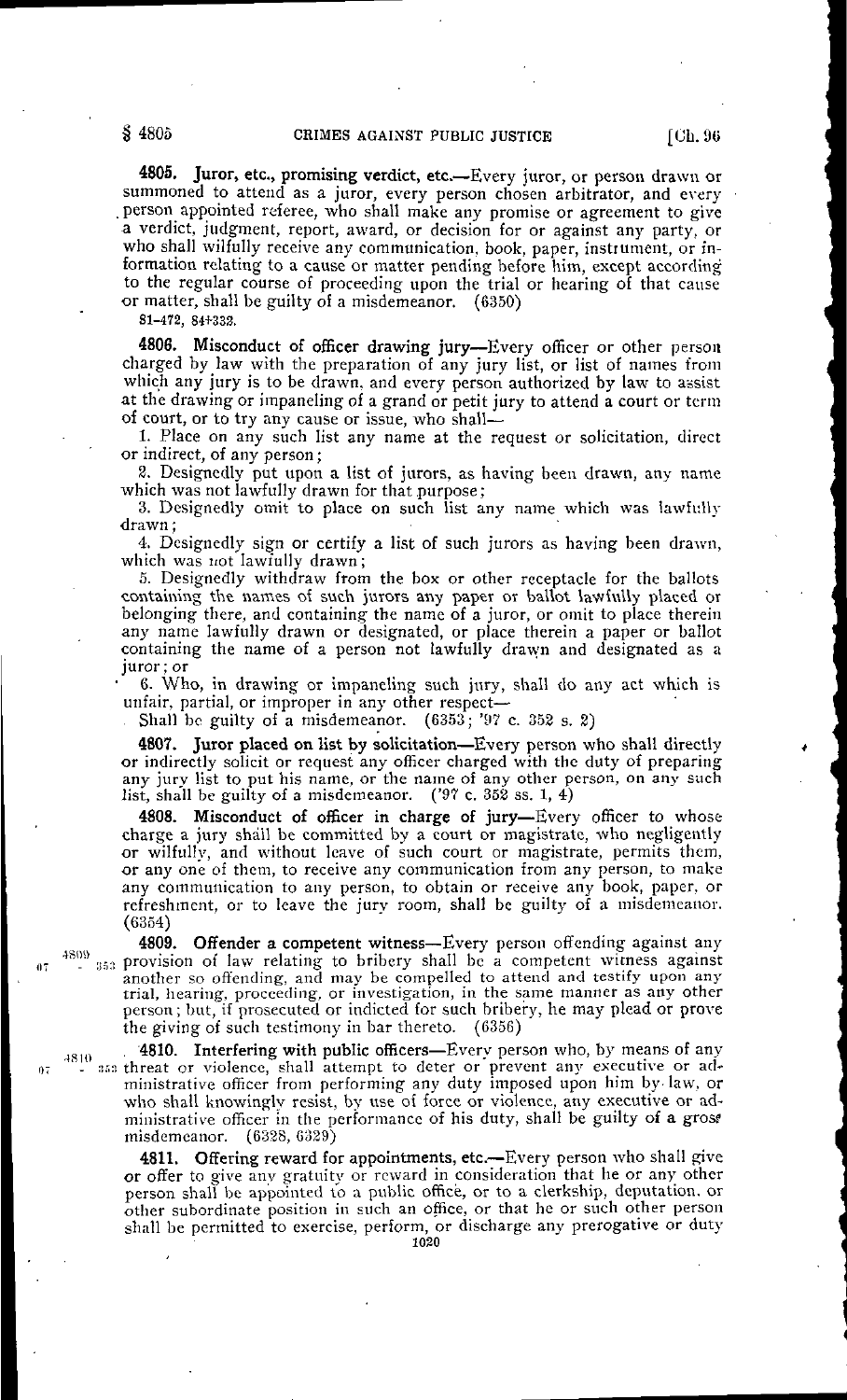or receive any emolument of such an office, shall be guilty of a gross misdemeanor.

4812. Misconduct of public officers—Every executive or administrative officer who shall ask or receive any emolument, gratuity, or reward, or any promise of emolument, gratuity, or reward, except such as shall be authorized by law, for doing any official act; or who shall ask or receive any emolument, gratuity, or reward, or any promise of emolument, gratuity, or reward, for omitting or deferring the performance of any official duty; or who shall ask or receive any fee or compensation for any official service which has not been actually rendered, except in case of charges for prospective costs or fees demandable in advance, in a case allowed by law; and every person who shall ask or receive, or agree to receive, any gratuity or reward, or any promise thereof, for appointing, or procuring the appointment of, another person to a. public office, or to a clerkship, deputation, or other subordinate position in such office—shall be guilty of a gross misdemeanor. And in the last case, if .the offender is a public officer, he shall, upon conviction, forfeit his office.' (6330-6332, 6334) •

12-400, 393; 10-296, 360; 88-145, 924-527.

4813. Grant of official powers—Every public officer who, for any reward, consideration, or gratuity, paid or agreed to be paid, shall directly or indirectly grant to another the right or authority to discharge any function of his office, or shall permit another to make appointments or perform any of its duties, shall be guilty of a gross misdemeanor; and every grant, appointment, or deputation made contrary to any.provision of law shall be annulled by a conviction for the violation of any such provision. (6335, 6336)

4814. Intrusion into and refusal to surrender public office—Every person who shall wilfully intrude himself into a public office, to which he has not been duly elected or appointed, or who, having been an executive or administrative officer, shall wilfully exercise any of the functions of his office after his right so to do has ceased, and every person who, having been an executive or administrative officer, shall wrongfully refuse to surrender the official seal, or any books or papers appertaining to his office, upon the demand of his lawful successor, shall be guilty of a gross misdemeanor.

Disturbing legislature or intimidating member-Every person who shall wilfully disturb the legislature, or either house thereof, while in session, or who- shall commit any disorderly conduct in the presence and view of either house thereof, tending to interrupt its proceedings or impair the respect due to its authority, or who, wilfully, by intimidation or otherwise, shall prevent any member of the legislature from attending any session of the house of which he shall be a member, or of any committee thereof, or from givinghis vote upon any question which may come before such house, or from performing anv other official act, shall be guilty of a gross misdemeanor. (6339, 6340)

4816. Altering draft of bill—Every person who shall fraudulently alter the draft of any bill or resolution which has been presented to either house of the legislature to be passed or adopted, with intent to procure it to be passed or adopted by either house, or certified by its presiding officer, in language different from that intended by such house, shall be guilty of a gross mis-<br>demeanor. (6341) demeanor.

4817. Altering engrossed bill—Every person who shall fraudulently alter the engrossed copy or enrolment of any bill which has been passed by the legislature of the state, with intent to procure it to be approved by the governor, or certified by the secretary of state, or printed or published by the printer of the statutes, in language different from that in which it was passed by the legislature, shall be guilty of a felony. (6342)

4818. Witnesses refusing to attend legislature or committee, or to testify— Every person duly summoned to attend as a witness before either house of the legislature, or any committee thereof authorized to summon witnesses, who shall refuse or neglect, without lawful excuse, to attend pursuant to such

 $0.7$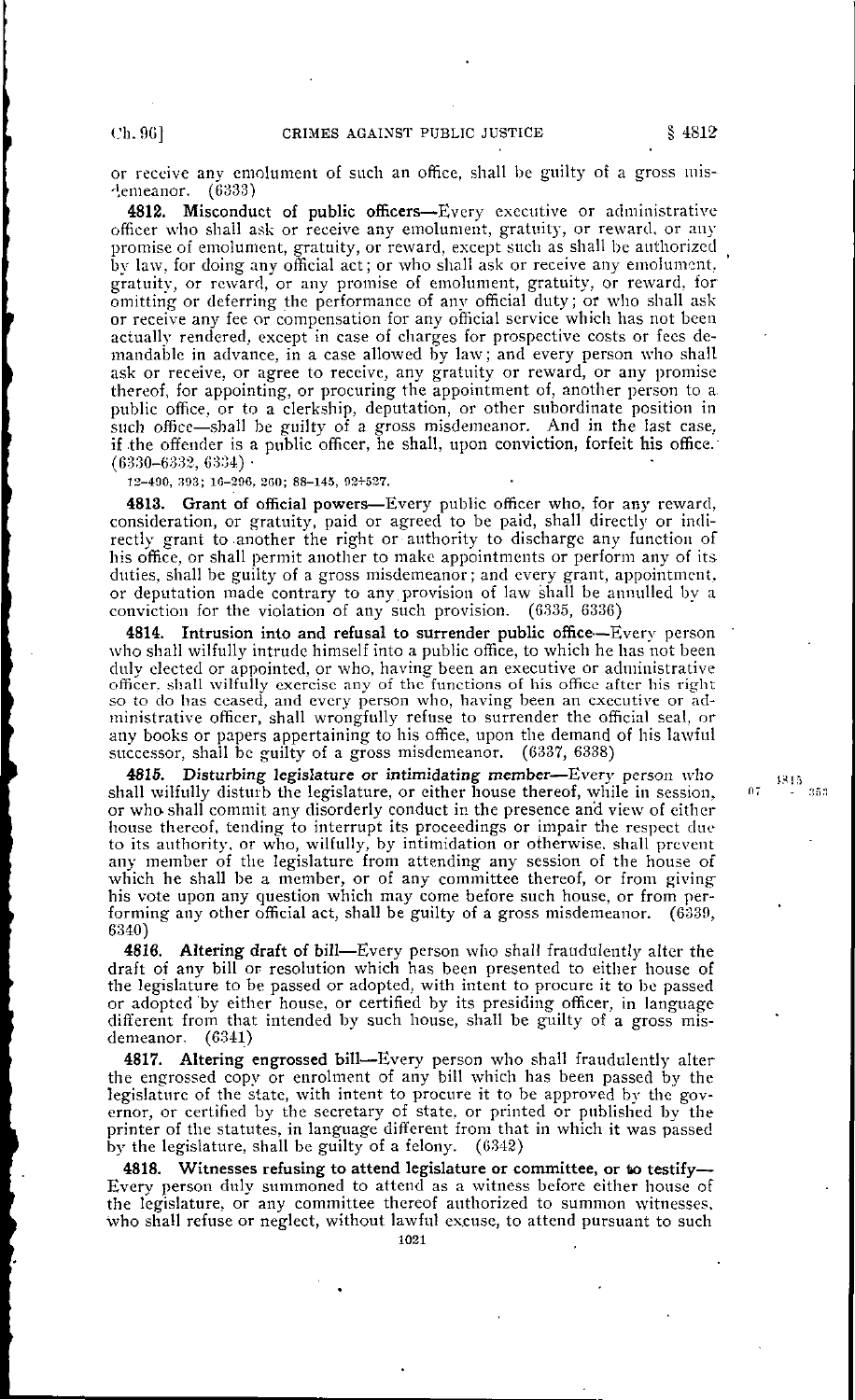summons, and every person present before either house of the legislature, or any committee thereof authorized to summon witnesses, who shall wilfully refuse to be sworn or to affirm, or to answer any material and proper question, or to produce, upon reasonable notice, any material and proper books, papers, or documents in his possession or under his control, shall be guilty of a gross misdemeanor. (6345, 6346)

#### RESCUES AND ESCAPES

4819. Rescue of prisoners—Every person who, by force or fraud, shall rescue from lawful custody, or from an officer or person having him in lawful custody, a prisoner held upon a charge, arrest, commitment, conviction, or sentence for felony, shall be guilty of a felony; every person who shall so rescue a prisoner held upon a charge, arrest, commitment, conviction, or sentence for a gross misdemeanor, shall be guilty of a gross misdemeanor; and every person who shall so rescue a prisoner held upon a charge, arrest, commitment, or conviction, or sentence for a misdemeanor, shall be guilty of a misdemeanor. (6358) misdemeanor.

4820. Taking property from officer—Eyery person who shall take from the custody of an officer or other person personal property in his charge under any process of law, or who shall wilfully injure or destroy such property, shall be guilty of a misdemeanor. (6359)

4821. Escaped prisoner recaptured—Every prisoner in custody under sentence of imprisonment for any crime who shall escape from custody may be recaptured and imprisoned for a term equal to the unexpired portion of the original term. (6360)

4822. Prisoner escaping—Every prisoner confined in a prison, or being in the lawful custody of an officer or other person, who shall escape from such prison or custody by force or fraud, if he is held on a charge or conviction of felony, shall be guilty of a felony; if on a charge or conviction of a gross misdemeanor, shall be guilty of a gross misdemeanor; and if on a charge or conviction of a misdemeanor, shall be guilty of a misdemeanor. (6361)

4823. Attempt to escape from state prison—Every prisoner confined in a state prison for a term less than for life, who shall attempt by force or fraud to escape from such prison, shall be guilty of a felony. (6362)

4824. Aiding prisoner to escape-Every person who, with intent to effect or facilitate the escape of a prisoner, whether such escape shall be effected or attempted or not, shall enter a prison, or convey to a prisoner any information, or send into a prison any disguise, instrument, weapon, or other thing, and every person who shall aid or assist a prisoner in escaping or attempting to escape from the lawful custody of a sheriff or other officer or person, shall be guilty of a felony if such prisoner is held upon a charge, arrest, commitment, or conviction for a felony; shall be guilty of a gross misdemeanor if such prisoner is held upon a charge, arrest, commitment, or conviction for a gross\* misdemeanor; and shall be guilty of a misdemeanor if such prisoner is held upon a charge, arrest, commitment, or conviction of a misdemeanor.  $(6363, 6364)$ 

4825. Custodian suffering escape—Every officer or person who shall allow a prisoner lawfully in his custody to escape, or shall connive at or assist such escape, or shall omit any act or duty, by reason of which omission such escape is occasioned, contributed to, or assisted, shall, if he connive at or assist such escape, be guilty of a felony, and in any other case of a gross misdemeanor. (6365)

4826. Ministerial officers permitting escapes—Every sheriff, coroner, clerk of court, constable, or other ministerial officer, and every deputy or subordinate of any such officer, who shall receive any gratuity or reward, or any security or promise of one, to procure, assist, connive at, or permit any prisoner in his custody to escape, whether such escape shall be attempted or not, or shall commit any unlawful act tending to hinder justice, shall be guilty of a misdemeanor. (6388)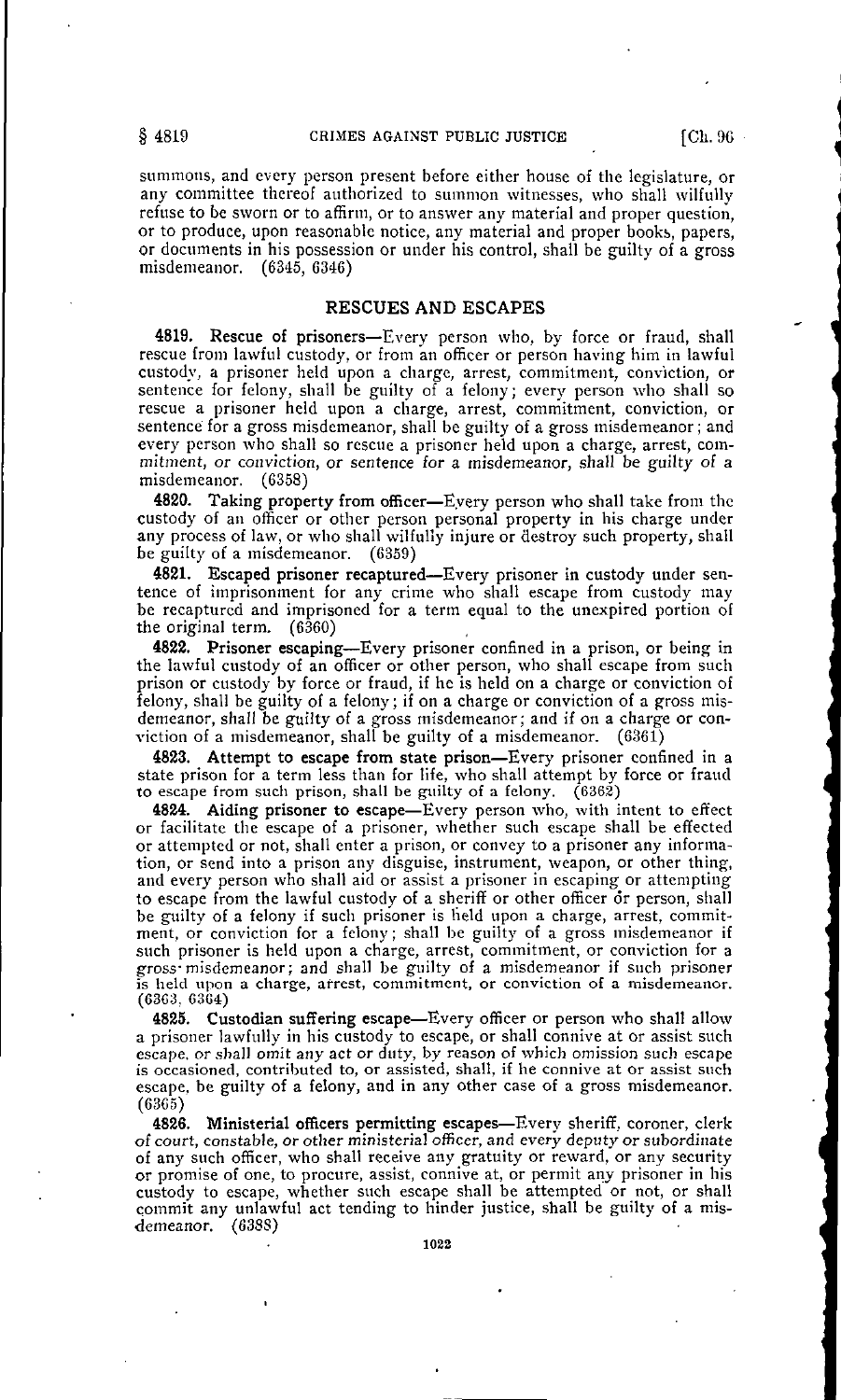4827. Concealing escaped prisoner—Every person who shall knowingly or wilfully conceal, or harbor for the purpose of concealment, a person who has •escaped or is escaping from custody, shall be guilty of a felony if the prisoner is held upon a charge or conviction of a felony, of a gross misdemeanor if the prisoner is held upon a charge or conviction of a gross misdemeanor, and of a misdemeanor if such prisoner is held upon a charge or conviction of a misdemeanor. (6366)

#### PUBLIC RECORDS

**4828.** Injury to public records—Every person who shall wilfully and unlawfully remove, mutilate, destroy, conceal, or obliterate a record, map, book, paper, document, or other thing filed or deposited in a public office or with any public officer by authority of law, shall be punished by imprisonment in the state prison for not more than five years, or by a fine of not more than five hundred dollars, or by both. (6369)

4829. Injuries to and misappropriation of records—Every sheriff, coroner, •clerk of court, constable, or other ministerial officer, and every deputy or subordinate of any such officer, who shall mutilate, destroy, conceal, erase, •obliterate, or falsify any record or paper appertaining to his office, or who shall fraudulently appropriate to his own use, or to the use of another person, or secrete with intent to appropriate to such use, any money, evidence of debt, or other property intrusted to him in virtue of his office, shall be guilty of a felony. (6387) felony.

4830. Offering false instruments for filing or record—Every person who shall knowingly procure or offer any false or forged instrument to be filed, registered, or recorded in any public office, which instrument, if genuine, might be filed, registered, or recorded under any law of this state or the United States, shall be guilty of a felony. (6370) States, shall be guilty of a felony.

#### PERJURY AND OTHER CRIMES

4831. Perjury defined—Every person who shall swear or affirm that he will truly testify, declare, depose, or certify, or that any testimony, declaration, deposition, certificate, affidavit, or other writing by him subscribed is true, in an action or special proceeding, or upon any hearing or inquiry, or on any occasion in which an oath is required by law, or is necessary for the prosecution or defence of a private right or for the ends of public justice, or may lawfully be administered, and who, in such action or proceeding, or on such hearing, inquiry, or other occasion, shall wilfully and knowingly testify, declare, depose, or certify falsely in any material matter, or shall state in his testimony, declaration, deposition, affidavit, or certificate any material matter to be true, which he knows to be false, shall be guilty of perjury. (6371) to be true, which he knows to be false, shall be guilty of perjury.

1. What constitutes—The oath administered must be pursuant to and required or authorized by some law (41-59, 42+599; 84-281, 87+764. See 29-156, 12+448). A statement in an affidavit for an attachment that affiant is plaintiff's attorney is material, and if false, may be the basis of a charge of perjury. There must be an oath actually administered. Merely subscribing, an affidavit is not sufficient (57-425, 59+490). There must be a wilful intention to swear falsely (See 29-156, 12+448). The crime of perjury was not defined by statute prior to the Penal Code (48-466, 51+474). At common law a charge of perjury could be made only upon an oath before a court of justice (41-59,

42+599).<br>2. Indictment—It must contain "assignments of perjury" and the former statutory form (G. S. 1894 § 7239 No. 24) was insufficient in this regard (74-409, 77+223, overruling 19-484, 418). An allegation that the testimony of the accused was wilfully and corruptly false is equivalent to an allegation that he, wilfully and knowingly testified falsely. A description of a justice court in which the offence was committed held ••sufficient (48-466, 51+474). It must be alleged that the accused was duly sworn, but no set form of words need be used. A document verified by an attached affidavit held to be sufficiently identified. An assignment of perjury held sufficient. An indictment under 1895 c. 175 § 104 for perjury in connection with the annual report of an insurance company held not double (78-311, 81+3). It is not necessary to aver that matter assigned as perjury is-material where its materiality appears from the facts alleged. Where it is assigned as perjury that the accused in an affidavit for attachment swore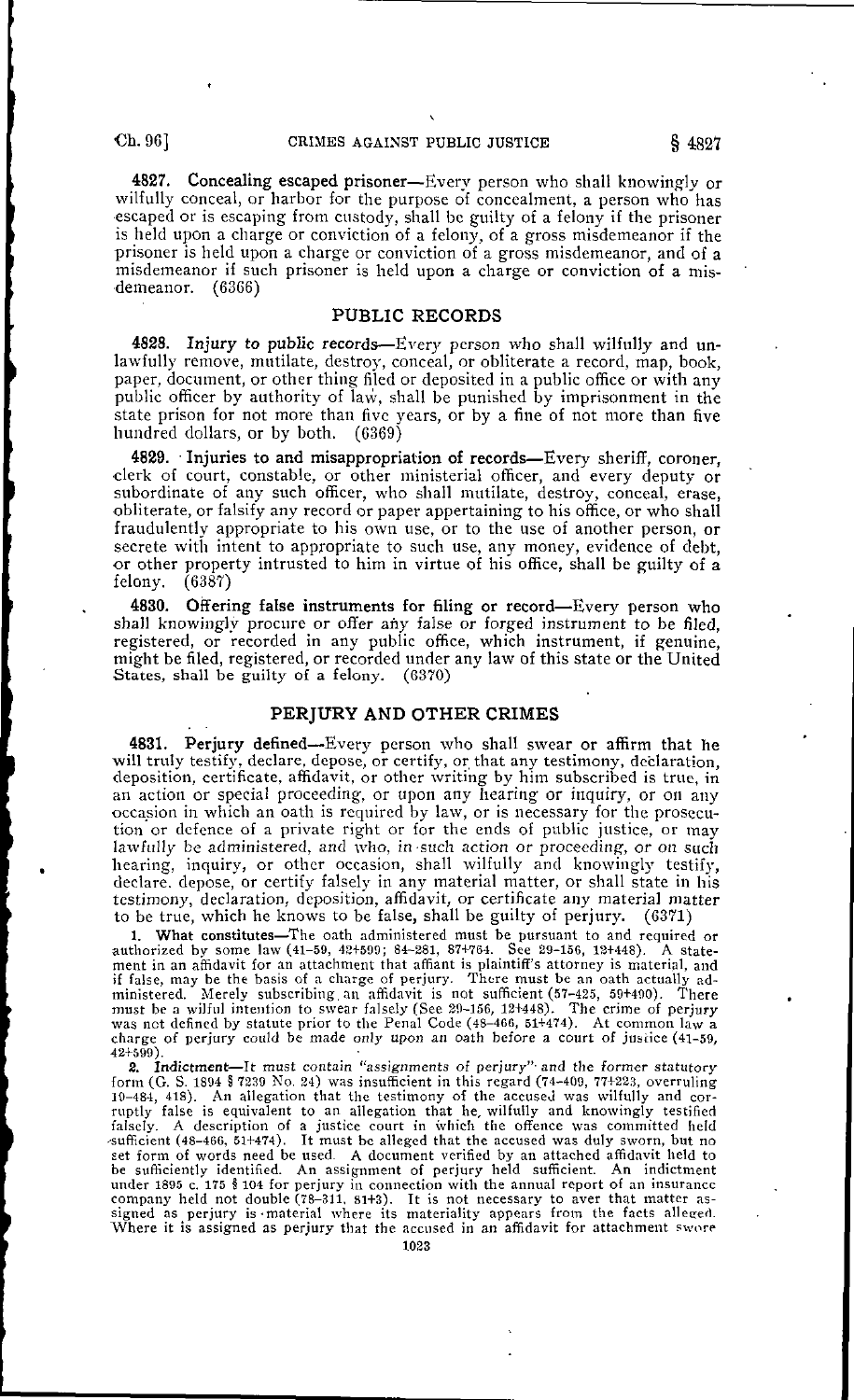falsely that he was the attorney for the plaintiff in the attachment suit held not necessary to allege tnat the accused was an attorney at law (57-425, 59+490). See § 5311. 3. Proof that oath was administered—57-425, 59+490.

4. Subornation of perjury—85-19, 88+22.

4832. Irregularities in administering oaths—Incompetency of witness nodefence—It shall be no defence to a prosecution for perjury that an oath has been administered or taken in an irregular manner, or that the defendant was not competent to give the testimony, deposition, or certificate of which falsehood is alleged. It shall be sufficient that he was actually permitted to give such testimony or make such deposition or certificate. (6372, 6373)

4833. Knowledge of materiality not necessary—It shall be no defence to a prosecution for perjury that defendant did not know the materiality of his false statement, or that it did not, in fact, affect the proceeding in or for which it was made. It shall be sufficient that it was material, and might have affected such proceeding. (6374)

4834. Deposition—When complete—The making of a deposition or certificate shall be deemed to be complete, within the provisions of this chapter, from the time when it is subscribed, sworn to, or affirmed by the defendant, with intent that it be uttered or published as true. (6375)

4835. Statement of what one does not know to be true—Every unqualified statement of that which one does not know to be true is equivalent to a statement of that which he knows to be false. (6376)

4836. Committal of witness—Detention of documents—Whenever it shall appear probable to a court of record, having general jurisdiction, that a person who has testified in an action or proceeding before it has committed perjury in any testimony so given, it may, by order or process for that purpose, immediately commit him to prison, or take a recognizance for his appearance to answer to an indictment for perjury. In such case, if the court shall deem that any paper or document produced by either party is necessary to be used in the prosecution for perjury, it may detain the same, and direct it to be de-<br>livered to the county attorney.  $(6377, 6378)$ livered to the county attorney.

4837. Perjury and subornation—Every person who shall commit perjury or subornation of perjury upon the trial of an indictment for a felony shall be punished by imprisonment in the state prison for not less than two nor more than ten years. In every other case he shall be punished by imprisonment in the state prison for not less than one nor more than five years. (6380).

4838. Offering false evidence—Every person who, upon any trial, hearing,, inquiry, investigation, or other proceeding authorized by law, shall offer or procure to be offered in evidence, as genuine, a book, paper, document, record, or other instrument in writing, knowing the same to have been forged or fraudulently altered, shall be guilty of a felony. (6381)

4839. Destroying evidence—Every person who, knowing that a book, paper, record, instrument in writing, or other matter or thing, is or may be required in evidence upon any trial, hearing, inquiry, investigation, or other proceeding authorized by law, shall wilfully destroy the same, with intent thereby to prevent it from being produced, shall be guilty of a gross misdemeanor. (6382)

4840. Preventing witness from attending—Every person who shall wilfully prevent or dissuade any. person who has been duly summoned or subpoenaed as a witness from attending pursuant to the summons or subpoena shall be guilty of a gross misdemeanor. (G3S3)

71-28, 73+626.

4841. Inducing another to commit perjury—Every person who, without giving, offering, or promising a bribe, shall incite or attempt to procure another to commit perjury or to give false testimony as a witness, though noperjury is committed or false testimony given, or to withhold true testimony,, shall be guilty of a gross misdemeanor. (6384)

71-28, 73+626.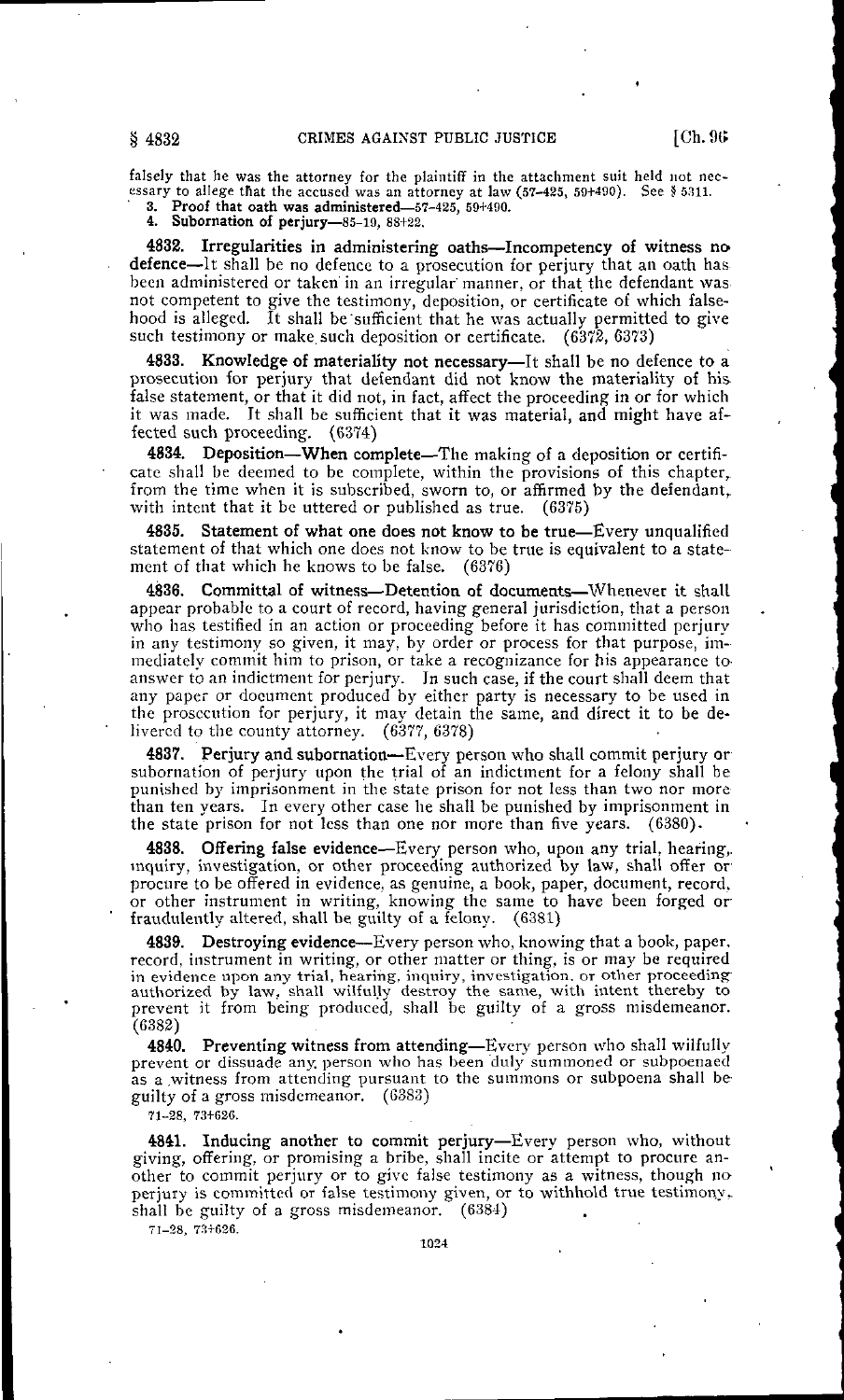4842. Neglect or refusal to receive person into custody—Every officer who, in violation of a duty imposed upon him by law, shall wilfully neglect or refuse to receive a person into his official custody, or into a prison under his charge, in case no punishment is specially provided by law, shall'be guilty of a gross misdemeanor. (6389)

4843. Neglect of duty by officers, trustees, etc.—Every public officer, or person holding a public trust or employment, who shall wilfully neglect or omit to perform any duty enjoined upon him by law, in case no punishment is specially provided therefor, shall be guilty of a gross misdemeanor. (6390, 6412)

14-456, 340; 37-491, 35+364.

4844. Delaying to take prisoner before magistrate—Every public officer or other person having arrested any person upon a criminal charge, who shall wilfully and wrongfully delay to take him before a magistrate having jurisdiction to take his examination, shall be guilty of a gross misdemeanor. (6391)

Arrest without authority-Every public officer, or person pretending to be a public officer, who shall knowingly, under the pretence or color of any process, arrest any person or detain him against his will, or shall seize or levy upon any property, or dispossess any one of any lands or tenements, without a regular process therefor, shall be guilty of a gross misdemeanor. (6392)

4846. Maliciously procuring search warrant—Misconduct in use—Every person who shall maliciously and without probable cause procure a search warrant to be issued and executed, and every officer who, in executing a search warrant, shall wilfully exceed his authority, or exercise it with unnecessary severity, shall be guilty of a misdemeanor. (6393, 6417)

4847. Refusing to make arrest or to aid officer—Every person who, after having been lawfully commanded by any magistrate to arrest another person, shall wilfully neglect or refuse so to do, and every.person who, after having been lawfully commanded to aid an officer in arresting any person, or in retaking any. person who has escaped from lawful custody, or in executing any legal process, shall wilfully neglect or refuse to aid such officer, shall be guilty of a misdemeanor. (6394, 6395)

4848. Resisting public officer—Every person who, in any case or under any circumstances not otherwise specially provided for, shall wilfully resist, delay, or obstruct a public officer in discharging or attempting to discharge a duty of his office, shall be guilty of a misdemeanor. (6396)

4849. Compounding crimes—Every person who shall take money or other property, gratuity, or reward, or an engagement or promise therefor, upon any agreement or understanding, express or implied, to compound or conceal a crime or violation of a statute, or to abstain from, discontinue, or delay a prosecution therefor, or to withhold any evidence thereof, except in a case where a compromise is allowed by law, shall be guilty-

1. Of a felony, and punished by imprisonment in the state prison for not more than five years, where the agreement or understanding relates to a felony punishable by death or by imprisonment in the state prison for life;

• 2. Of a felony, and punished by imprisonment in the state prison for not more than three years, where the agreement or understanding relates to any other felony;

3. Of a gross misdemeanor, and punished by imprisonment in a county jail for not more than one year, or by fine of not more than two hundred and fifty dollars, or both, where the agreement or understanding relates to a misdemeanor, or a gross misdemeanor, or to a violation of a statute for which a pecuniary penalty or forfeiture is prescribed.

Upon the trial of an indictment for compounding a crime, it shall not be necessary to prove that any person has been convicted of the crime or violation of statute in relation to which any agreement or understanding herein prohibited was made. (6397, 6398)

40-55, 41+299.

—65 1025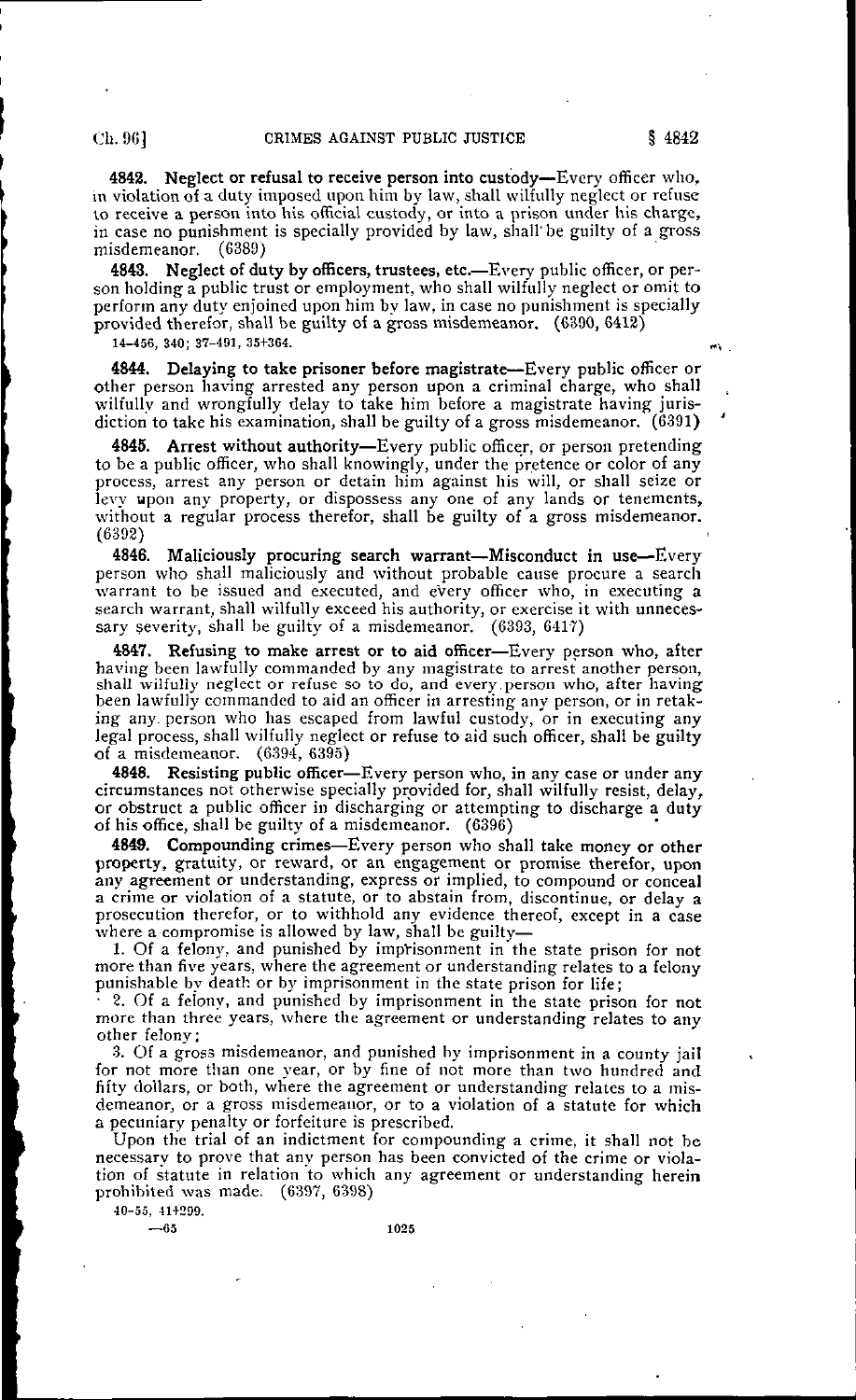4850. Intimidating public officer—Every person who shall directly or indirectly address any threat or intimidation to a public officer, or to a juror, referee, arbitrator, appraiser, or assessor, or to any other person authorized by law to hear or determine any controversy or matter, with intent to induce him, contrary to his duty, to do or make, or to omit or delay, any act, decision, or determination, shall be guilty of a misdemeanor. (6399)

4851. Suppressing evidence—Every person who shall maliciously practice any deceit or fraud, or use any threat, menace, or violence, with intent to prevent any party to an action or proceeding from obtaining or producing therein any book, paper, or other thing which might be evidence, or from procuring the attendance or testimony of any witness therein, or with intent to prevent any person having in his possession any book, paper, or other thing which might be evidence in such suit or proceeding, or to .prevent any person being cognizant of any fact material thereto from producing or disclosing the same, shall be guilty of a gross misdemeanor. (6400)

4852. Common barratry—Every person who shall excite groundless judicial proceedings shall have committed common barratry, and be guilty of a misdemeanor; but no person shall be convicted of such offence except upon proof that he has excited actions or legal proceedings in at least three instances, and with a corrupt or malicious intent to vex and annoy. Upon prosecution for common barratry, the fact that defendant was himself a party in interest or upon the record in any action or legal proceeding complained of shall not be a defence.  $(6401-6404)$  $(6401 - 6404)$ 

4853. Buying demands or promising reward by justice or constable—Every justice of the peace or constable who shall directly or indirectly buy, or be interested in buying, any thing in action, for the purpose of commencing a suit thereon before a justice, or who shall give or promise any valuable consideration to any person as an inducement to bring, or in consideration of having brought, a suit thereon before a justice, shall be guilty of a misdemeanor. (6405, 6406)

4854. Criminal contempts—Every person who shall commit a contempt oi court, of any one of the following kinds, shall be guilty of a misdemeanor:

1. Disorderly, contemptuous, or insolent behavior, committed during the sitting of the court, in its immediate view and presence, and directly tending to interrupt its proceedings, or to impair the respect due to its authority.

2. Behavior of like character in the presence of a referee, while actually engaged in a trial or hearing, pursuant to an order of court, or in the presence of a jury while actually sitting for the trial of a cause, or upon an inquest or other proceeding authorized by law.

3. Breach of the peace, noise, or other disturbance directly tending to interrupt the proceedings of a court, jury, or referee.

4. Wilful disobedience to the lawful process or other mandate, of a court.

5. Resistance wilfully offered to its lawful process or other mandate.

6. Contumacious and unlawful refusal to be sworn as a witness, or, after being sworn, to answer any legal and proper interrogatory.

7. Publication of a false or grossly inaccurate report of its proceedings.

But no person shall be punished as herein provided for publishing a true, full, and fair report of a trial, argument, decision, or other proceeding had in court. (6407)

See §§ 4633-4653.

4855. Grand juror acting after challenge allowed—Every grand juror who, with knowledge that a challenge interposed against him by a defendant has been allowed, shall be present at, or take part, or attempt to take part in, the consideration of the charge against the defendant who interposed the challenge, or the deliberations of the grand jury thereon, shall be guilty of a misdemeanor (6408)

4856. Misconduct by attorneys—Every attorney or counselor at law who shall be guilty of any deceit or collusion, or shall consent thereto, with intent to deceive the court or any party, or who shall delay his client's suit with a view to his own gain, shall be guilty of a misdemeanor, and, in addition to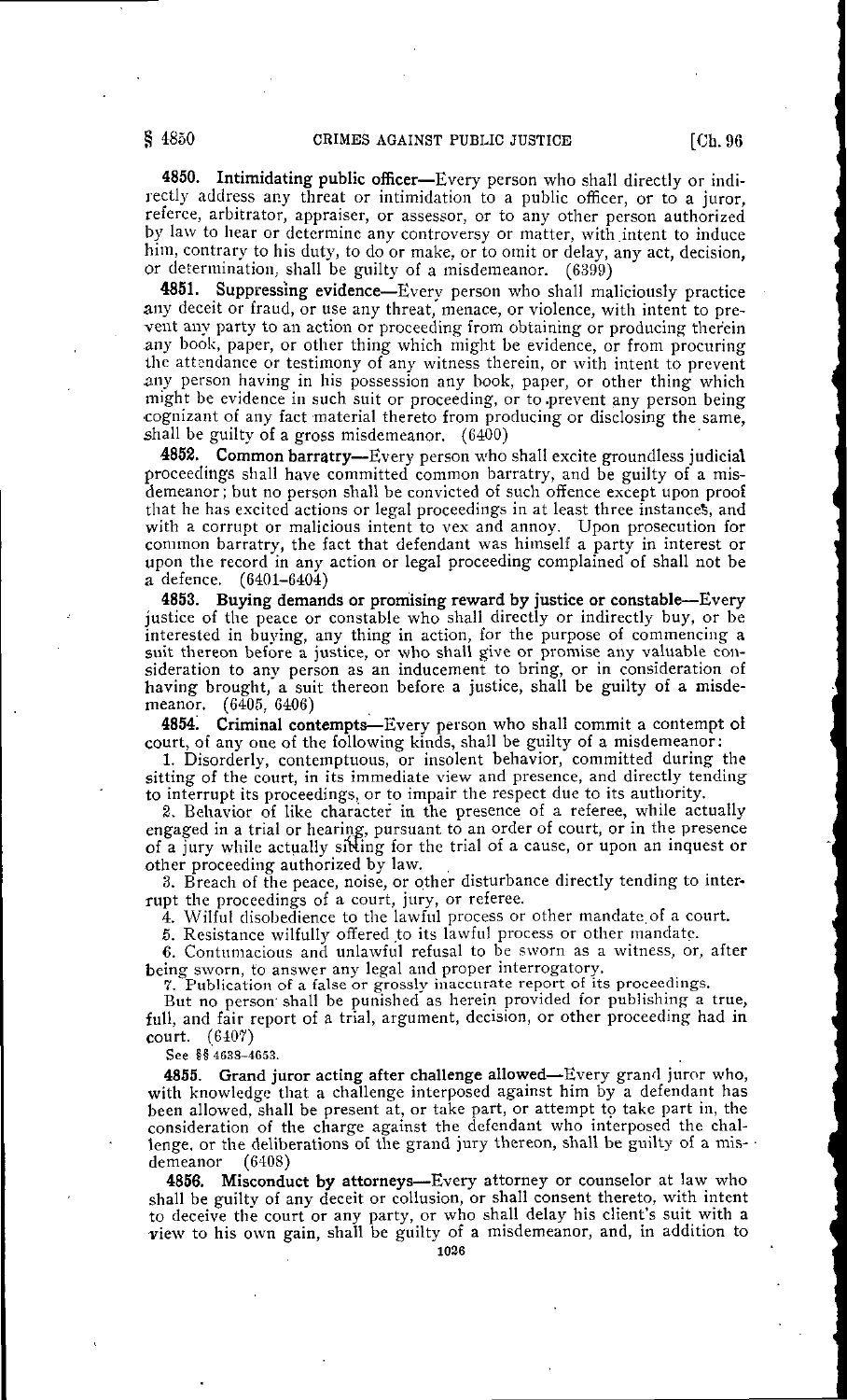the punishment prescribed by law therefor, he shall forfeit to the party injured treble damages, to be recovered in a civil action. (6409)

4857. Production of pretended heir—Every person who shall fraudulently produce an infant, falsely pretending it to have been born of a parent whose • child is or would be entitled to inherit real property or to receive a share of personal property, with intent to intercept the inheritance of such real property or the distribution of such personal property, or to defraud a person out of the same or any interest therein, or who, with intent fraudulently to obtain any property, shall falsely represent himself or another to be a person entitled to an interest or share in the estate of a deceased person, as executor, administrator, husband, wife, heir, legatee, devisee, next of kin, or relative of such deceased person, shall be punished by imprisonment in the state prison for not more than ten years. (6410)

4858. Substitution of child—Every person to whom a child has been confided for nursing, education, or any other purpose, who, with intent to deceive a parent, guardian, or relative of the child, shall substitute or produce to such parent, guardian, or relative another child or person in place of the child so confided, shall be punished by imprisonment in the state prison for not more than seven years. (6411)

4859. Punishment for prohibited acts—Whenever the performance of any act is prohibited by a statute, and no penalty for the violation of the same shall be imposed in any statute, the doing of such act shall be a misdemeanor. (6413)

4860. Instituting suit in name of another—Every person who shall institute or prosecute an action or other proceeding in the name of another, without his consent and contrary to the statutes, shall be guilty of a gross misdemeanor, and punished by imprisonment not exceeding six months. (6416)

4861. Unauthorized communication with prisoners—Every person who. not being authorized by law or by written permission from the state board of control, or by consent of the warden of the prison or superintendent of the reformatory, shall have any verbal communication with a convict in the state prison or state reformatory or shall bring into or convey out of such prison or reformatory any writing, clothing, food, tobacco, or other article whatsoever, to or from any convict under sentence, shall be guilty of a misdemeanor. (6418; '99 c. 112)

4862. Disclosure of transactions of grand jury—Every judge, grand juror, county attorney, clerk, or other officer, who, except in the due discharge of his official duty, shall disclose, before an accused person shall be in custody, the fact that a presentment has 'been made or an indictment found or ordered against him, and every grand juror who, except when lawfully required by a court or officer, shall wilfully disclose any evidence adduced before the grand jury, or anything which he himself or any other member of the grand jury said, or in what manner he or any other grand juror voted upon any matter before them, shall be guilty of a misdemeanor. (6414, 6415)

See § 5286.

4863. Falsely certifying as to record—Every officer authorized by law to record a conveyance of real property, or any other instrument which by law may be recorded, who shall knowingly falsely certify that such conveyance or instrument has been recorded, shall be guilty of a felony. (6419)

4864. Other false certificates—Every public officer who, being authorized by law to make or give a certificate or other writing, shall knowingly make and deliver as true such a certificate or writing, containing any statement which he knows to be false, in a case where the punishment thereof is not expressly prescribed by law, shall be guilty of a gross misdemeanor. (6420)

4865. Falsely auditing and paying claims-Every public officer, or person holding or discharging the duties of any office or place of trust under the state, or in any county, town, city, or village, a part of whose duty is to audit, allow, or pay, or take part-in auditing, allowing, or paying, claims or demands upon the state, or such county, town, city, or village, who shall knowingly